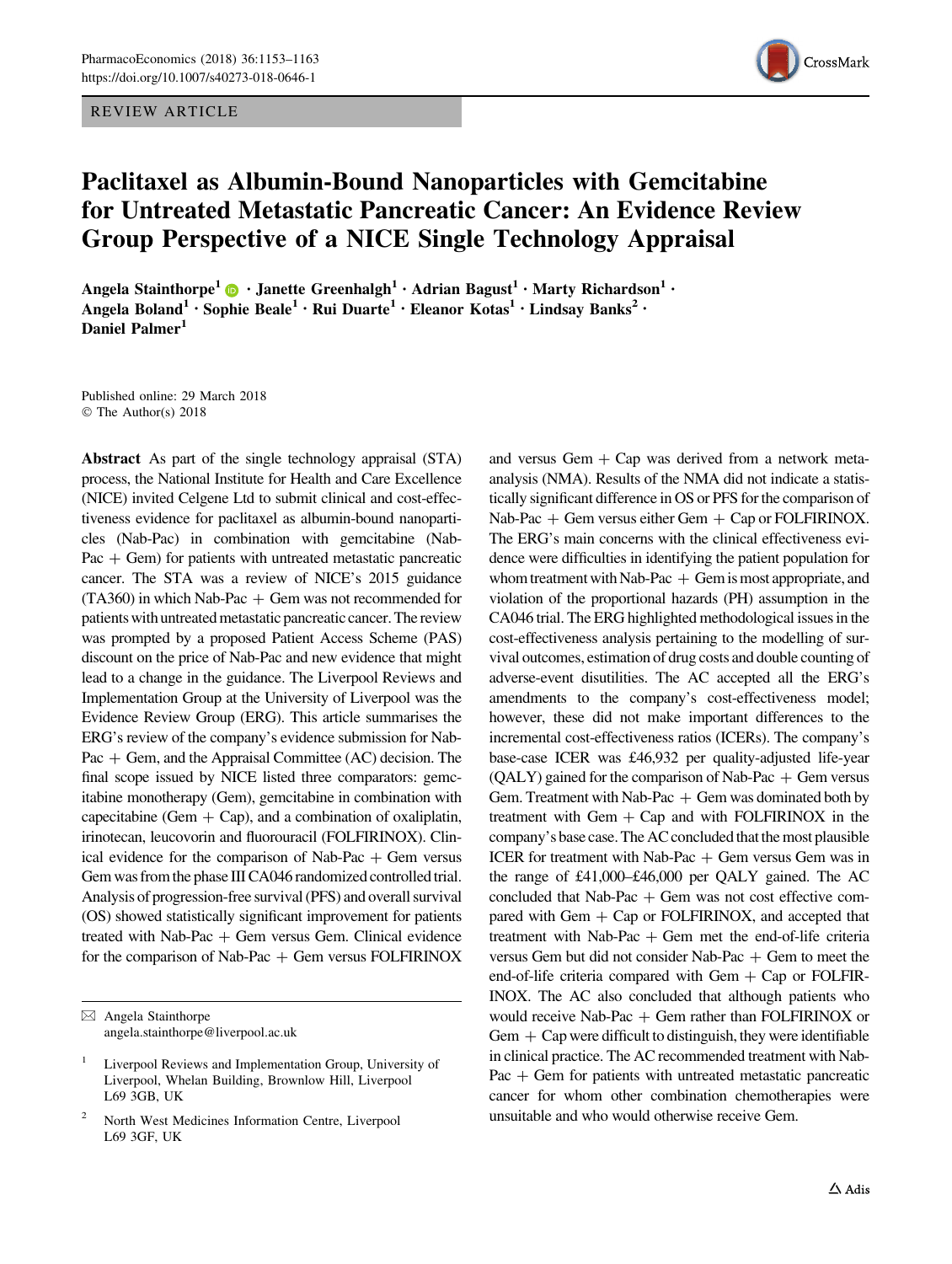# Key Points for Decision Makers

There are no clear clinical parameters that can be used to identify patients with untreated metastatic pancreatic cancer for whom treatment with paclitaxel as albumin-bound nanoparticles in combination with gemcitabine (Nab-Pac  $+$  Gem) is suitable. Recognising the difficulty in identifying the appropriate patient population and taking into account that treatment with Nab-Pac  $+$  Gem was only shown to be cost effective versus treatment with Gem, the Appraisal Committee recommended that treatment with Nab-Pac  $+$  Gem be made available to patients for whom other combination chemotherapies were unsuitable and who would otherwise be treated with gemcitabine monotherapy (Gem).

Findings from the CA046 trial, which is of goodquality and mature, demonstrated that treatment with Nab-Pac  $+$  Gem is more efficacious than treatment with Gem; however, lack of proportional hazards in the trial means that hazard ratios for overall survival and progression-free survival should be treated with caution.

Only 10% of patients recruited to the CA046 trial were aged  $> 75$  years. In the National Health Service (NHS), 47% of patients with pancreatic cancer are aged  $\geq$  75 years. This means that the evidence from the trial may not be relevant to a substantial number of NHS patients. The European Medicines Agency advises caution when considering using Nab-Pac  $+$  Gem to treat patients aged  $\geq$  75 years due to a lack of evidence of clinical efficacy and the adverse event profile.

No robust trial evidence is available to compare treatment with Nab-Pac  $+$  Gem with treatment with a combination of oxaliplatin, irinotecan, leucovorin and fluorouracil (FOLFIRINOX) or gemcitabine in combination with capecitabine (Gem  $+$  Cap). The true effectiveness of treatment with Nab-Pac  $+$  Gem compared with Gem  $+$  Cap or FOLFIRINOX remains to be established.

 $Gem + Cap$  and FOLFIRINOX are not licensed in the UK for the treatment of metastatic pancreatic cancer. As the components of both  $Gen + Cap$  and FOLFIRINOX are available as generics, there is no single company with an interest in supporting the use of either  $Gem + Cap$  or FOLFIRINOX.

# 1 Introduction

The National Institute for Health and Care Excellence (NICE) is an independent organization responsible for providing national guidance to the National Health Service (NHS) in England and Wales on a range of clinical and public health issues, as well as appraisal of new health technologies. The NICE Single Technology Appraisal (STA) process is specifically designed for the appraisal of a single health technology for a single indication, where most of the relevant evidence lies with one company or sponsor and typically covers new technologies shortly after UK market authorisation is granted [\[1](#page-9-0)]. Within the STA process, the company provides a written submission (including a decision-analytic model) that summarizes the company's estimate of the clinical effectiveness and cost effectiveness of the technology. An external independent organisation (typically an academic group) known as the Evidence Review Group (ERG), provides a critique of the company's submission (the ERG report).

Following a specification developed by NICE (the final scope), the NICE Appraisal Committee (AC) considers the company's submission (CS), the ERG report, and testimonies from experts and stakeholders to determine whether the technology represents clinical and cost effective use of NHS resources. All stakeholders and the public have an opportunity to comment on the preliminary guidance issued by NICE in the form of an Appraisal Consultation Document (ACD), after which the AC meets again to produce the final guidance (Final Appraisal Determination [FAD]). The final guidance constitutes a legal obligation for NHS providers in England and Wales to provide a technology that is approved within its licensed indication [\[1](#page-9-0)].

This article presents a summary of the ERG report by the Liverpool Reviews and Implementation Group at the University of Liverpool for the STA of paclitaxel as albumin-bound nanoparticles with gemcitabine (Nab- $Pac + Gem)$  for untreated metastatic pancreatic cancer. Celgene Ltd was the sponsoring company for this STA.

This STA was a review of existing NICE guidance TA360 [[2\]](#page-9-0), published in October 2015, in which NICE did not recommend the use of Nab-Pac  $+$  Gem as a treatment for untreated metastatic pancreatic cancer. The review of TA360 was prompted by a proposed Patient Access Scheme (PAS) discount on the price of Nab-Pac and an indication by the company that there was new evidence available that might lead to a change in the existing recommendation. Full details of all documents relevant to this appraisal (including the appraisal scope, ERG report, company and consultee submissions, NICE guidance, and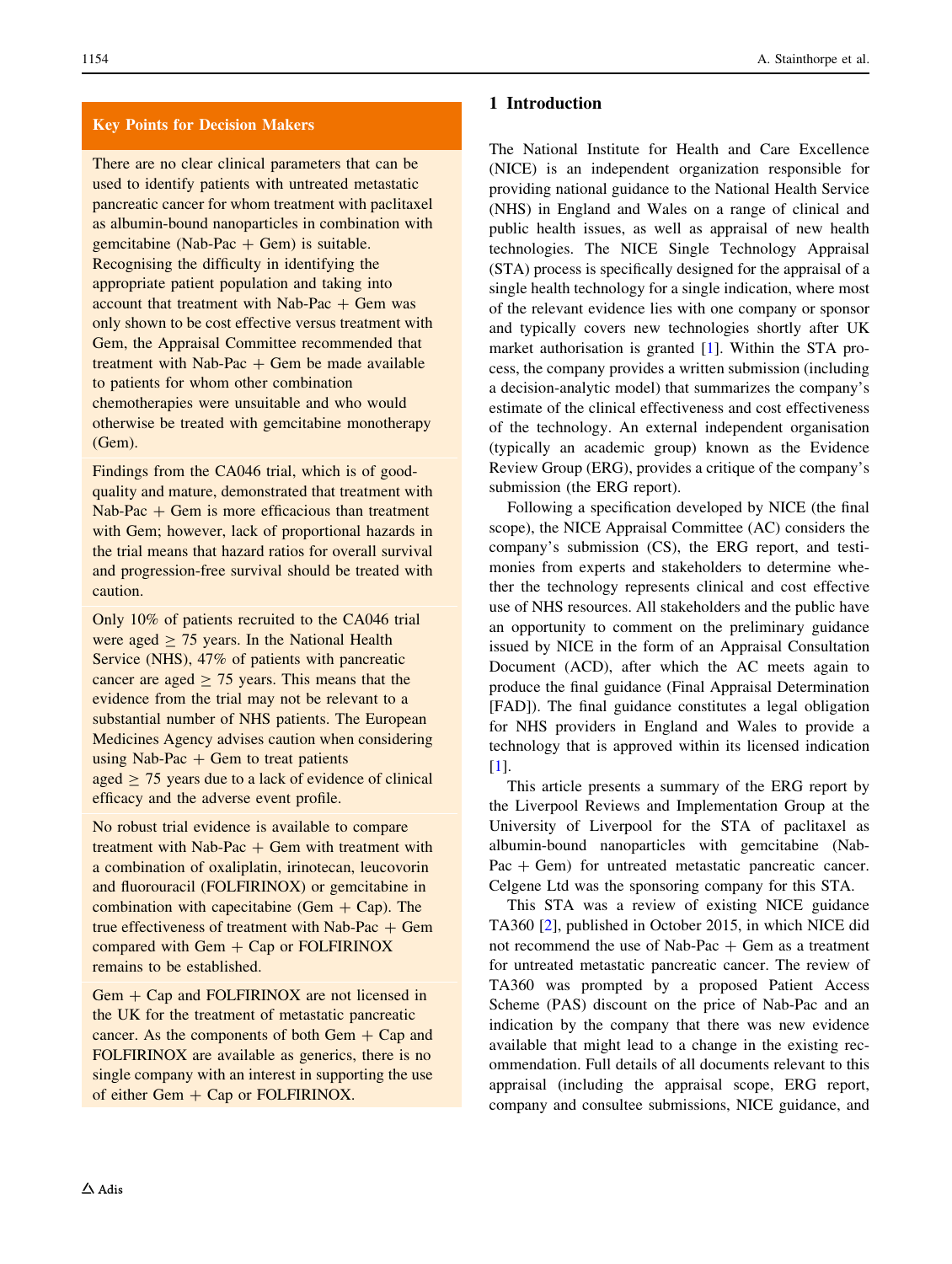comments on each of these) can be found on the NICE website [\[3](#page-9-0)].

# 2 The Decision Problem

Pancreatic cancer is the seventh most common cause of cancer death worldwide [\[4](#page-9-0)]. More than 330,000 people died of the disease in 2012, with mortality rates at their highest in Europe and lowest in Africa (although these statistics partly reflect the quality of data worldwide) [\[4](#page-9-0)].

In Europe, pancreatic cancer is the fifth most common cause of cancer-related death and more than 104,000 people died from the disease in 2012 [\[4](#page-9-0)]. Pancreatic cancer is also the fifth most common cause of cancer death in the UK, with 8817 people dying from the disease in 2014 [\[5](#page-9-0)].

Pancreatic cancer survival rates have not improved in the UK for 40 years. Less than 1% of patients in England and Wales are expected to survive more than 10 years beyond diagnosis, which ranks pancreatic cancer survival rates the poorest of the 20 most common cancers [\[6](#page-9-0)]. This poor prognosis is partly due to the proportion of patients who are diagnosed with advanced disease. Approximately 69% of patients with pancreatic cancer in England and Wales (whose stage is recorded) have stage IV disease at diagnosis. Almost half (47%) of patients with pancreatic cancer in England are diagnosed after presenting as an emergency [[7\]](#page-9-0).

Early-stage pancreatic cancer is typically symptomless, and the symptoms of late-stage disease are non-specific. If the tumour compresses the bile duct, patients can present with jaundice. Other symptoms include abdominal pain, back pain and weight loss. Patients may also experience diabetes or pancreatitis [[8\]](#page-9-0).

When considering treatment options for patients with metastatic pancreatic cancer, factors including performance status (PS), age, bilirubin level, previous treatment, cardiac status and immune function are considered.

The standard of care in the NHS in England and Wales is gemcitabine monotherapy (Gem). Gem was first recommended by NICE in 2001 for patients with a Karnofsky PS (KPS)  $\geq$  50 [[9\]](#page-9-0). Two other (combination) cytotoxic chemotherapy treatments are used in clinical practice in England and Wales: gemcitabine  $+$  capecitabine (Gem  $+$ Cap) and FOLFIRINOX, a combination of oxaliplatin, irinotecan, leucovorin and fluorouracil (5-FU). Neither Gem + Cap nor FOLFIRINOX are licensed in Europe for the treatment of pancreatic cancer, and neither treatment has been appraised by NICE. In UK clinical practice, where treatment with  $Gem + Cap$  is available, it would be considered as an option for patients with a good PS (e.g. Eastern Cooperative Oncology Group [ECOG] PS 0/1) [\[10](#page-9-0)]. Where treatment with FOLFIRINOX is available, it is an option for patients with a good PS and very few minor comorbidities [[10\]](#page-9-0). Many of the treatment centres in the UK offer a modified dose schedule of FOLFIRINOX to reduce toxicity. A common modification is the omission of the bolus dose of 5-FU. However, the clinical efficacy of any modifications to the FOLFIRINOX regimen is not established.

The treatment considered in this appraisal was Nab-Pac  $+$  Gem. Nab-Pac is a novel formulation that allows paclitaxel to be administered without solvents. It is licensed in Europe, in combination with Gem, for the firstline treatment of adult patients with metastatic adenocarcinoma of the pancreas. Nab-Pac  $+$  Gem is accepted for use in NHS Scotland and NHS Wales, but was not recommended by NICE for use in NHS England after its original appraisal in 2015. The appraisal discussed in the present paper was prompted by the company's provision of new health-related quality of life (HRQoL) evidence and a proposed PAS discount on the price of Nab-Pac.

# 3 Independent Evidence Review Group (ERG) Report

The evidence provided by the company comprised an initial submission, a cost-effectiveness model (which is commercial in confidence) and the company's response to the ERG's clarification requests. The ERG report is a summary and critical review of the evidence for the clinical and cost effectiveness of the technology provided by the company. The aims of the report were to:

- assess whether the evidence submitted by the company conforms to the methodological guidelines issued by NICE;
- assess whether the company's interpretation and analysis of the evidence are appropriate;
- indicate the presence of other sources of evidence or alternative interpretations of the evidence that could help inform the development of NICE guidance.

In addition to providing this detailed critique, the ERG modified several key assumptions and parameters within the company's economic model in order to explore the robustness of the company's results.

# 3.1 Clinical Evidence

The comparators specified in the final scope issued by NICE were Gem, Gem  $+$  Cap and FOLFIRINOX.

The company presented evidence for the clinical effectiveness of Nab-Pac  $+$  Gem from the CA046 trial (also known as mPACT)  $[11]$  $[11]$ . The CA046 trial was an openlabel, multicentre, phase III, randomized controlled trial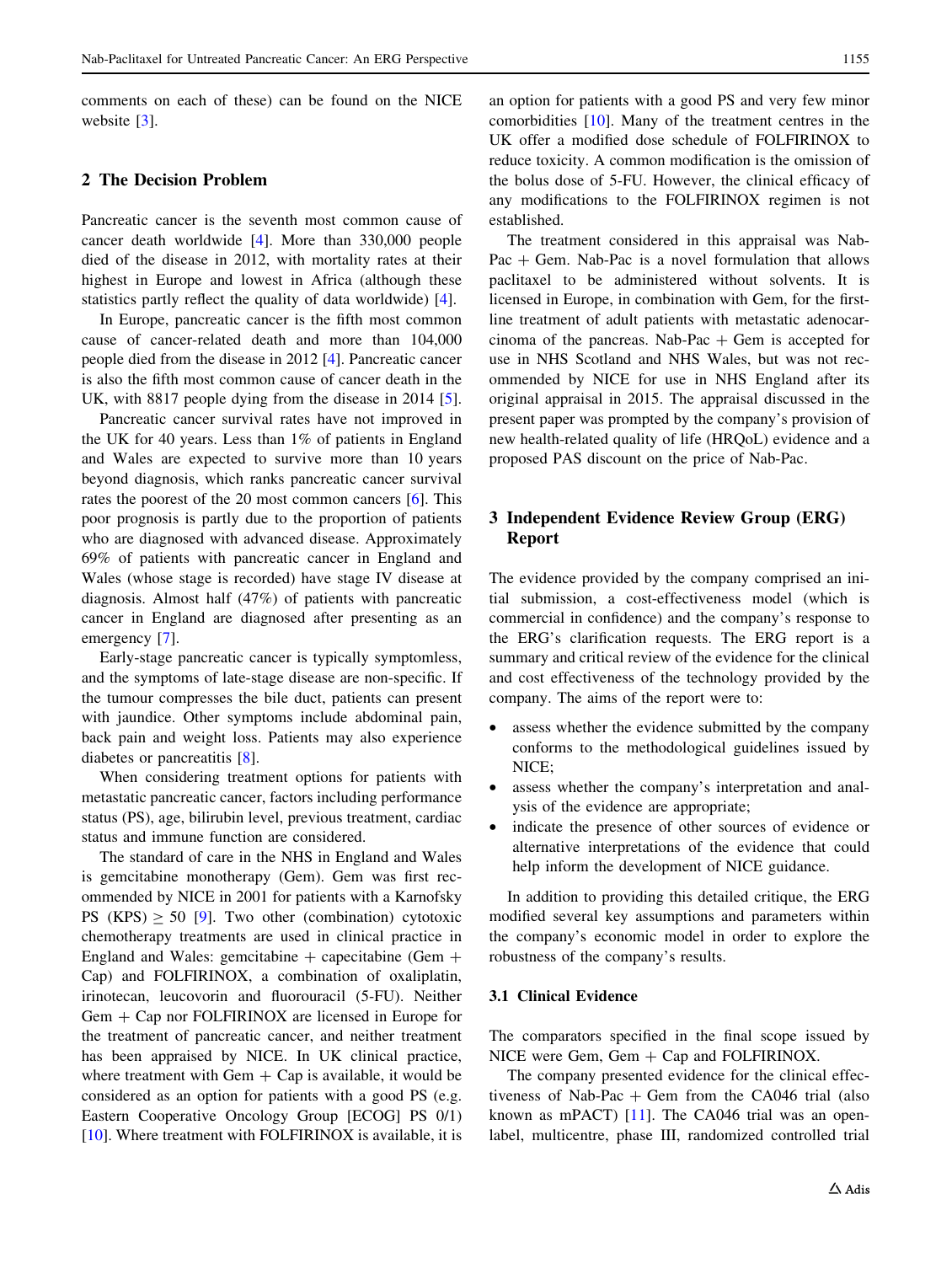that was designed to investigate the efficacy and safety of  $Nab-Pac + Gem$  versus Gem in patients with untreated metastatic adenocarcinoma of the pancreas. A total of 831 patients were randomized to receive either Nab-Pac  $+$ Gem  $(n = 431)$  or Gem  $(n = 430)$ .

The final overall survival (OS) analysis from the CA046 trial was based on 692 deaths (80% of patients; data cutoff: 17 September 2012) [\[11](#page-9-0)]. Median follow-up was 9.1 months in the Nab-Pac  $+$  Gem arm and 7.4 months in the Gem arm. An updated analysis of OS from the CA046 trial with an extended data cut-off was also reported (data cut-off: 9 May 2013) [[12\]](#page-10-0). At the time of the updated analysis, 774 (90%) patients in the ITT population had died and median follow-up was 13.9 months.

Treatment with Nab-Pac  $+$  Gem was shown to improve median OS significantly compared with treatment with Gem (8.5 months vs. 6.7 months; hazard ratio [HR] 0.72, 95% confidence interval [CI] 0.62–0.83) [\[11](#page-9-0)]. The incremental OS benefit of treatment with Nab-Pac  $+$  Gem was 1.8 months in the final analysis and 2.1 months in the updated analysis  $[11, 12]$  $[11, 12]$  $[11, 12]$ . The effect of Nab-Pac + Gem was consistent over time as survival rates were statistically significantly higher in the Nab-Pac  $+$  Gem arm than in the Gem arm at both 1 year and 2 years ( $p < 0.001$  and  $p = 0.02$ , respectively) [[11\]](#page-9-0). All sensitivity analyses carried out by the company showed a statistically significant OS treatment effect in favour of patients treated with Nab-Pac  $+$  Gem. The estimate of treatment effect favoured treatment with Nab-Pac  $+$  Gem rather than Gem in all subgroups, except patients with normal CA19-9 levels for whom no conclusions could be drawn. Key results from the final OS analysis are shown in Table [1](#page-4-0) and from the updated OS analysis in Table [2.](#page-4-0)

Treatment with Nab-Pac  $+$  Gem was shown to improve median progression-free survival (PFS) significantly compared with treatment with Gem in the CA046 trial [\[11](#page-9-0)]. Table [1](#page-4-0) shows an incremental PFS benefit of 1.8 months for both PFS by independent review (HR 0.69, 95% CI 0.58–0.82) and PFS by investigator assessment (HR 0.61, 95% CI 0.52–0.71). At 1 year, PFS rates were greater in the Nab-Pac  $+$  Gem group compared with the Gem group (16 vs. 9%, independent review; 12 vs. 4%, investigator assessment).

The most common grade 3 or 4 adverse events (AEs) associated with treatment with Nab-Pac  $+$  Gem were neutropenia, fatigue, metabolism and nutritional disorders, peripheral neuropathy, thrombocytopenia and anaemia. Although these AEs were also associated with treatment with Gem and Nab-Pac monotherapies, they occurred more frequently when patients were treated with Nab- $Pac + Gem$ .

No HRQoL data were collected in the CA046 trial [\[11](#page-9-0)]. Instead, the company presented early HRQoL results from

the SIEGE trial [[13\]](#page-10-0), a phase II randomized trial designed to compare two different treatment schedules of Nab-Pac  $+$  Gem; the trial does not provide a comparison of Nab-Pac  $+$  Gem with Gem. These data were collected using the European Organisation for Research and Treatment Cancer (EORTC) Quality-of-Life Questionnaire (QLQ-C30). The company reported that Global Health Scores were generally stable throughout treatment; however, towards the end of the six-treatment-cycle period, data were difficult to interpret due to small patient numbers  $(n = 22$  in the appropriate arm at week 24).

To allow a comparison of the effectiveness of treatment with Nab-Pac  $+$  Gem versus Gem  $+$  Cap and versus FOLFIRINOX, the company performed a network metaanalysis (NMA). Although a connected network could be formed by including only trials that compared treatments relevant to the decision problem, the company base-case network of ten trials [\[11](#page-9-0), [14–22\]](#page-10-0) included only three trials [\[11](#page-9-0), [15](#page-10-0), [16](#page-10-0)] that provided evidence for comparators listed in the final scope issued by NICE (i.e. Gem, Gem  $+$  Cap and FOLFIRINOX). The company also performed a sensitivity analysis using a reduced network that included only the comparators listed in the final scope issued by NICE. In terms of OS, the results from this sensitivity analysis mirrored the results from the base-case analysis and did not suggest a statistically significant treatment effect for Gem  $+$  Cap versus Nab-Pac  $+$  Gem (HR 1.10, 95%) credible interval [CrI] 0.67–1.84) or for FOLFIRINOX versus Nab-Pac + Gem (HR  $0.77$ ,  $95\%$  CrI  $0.58-1.01$ ). For PFS, the results of the sensitivity analysis also mirrored the results from the base-case analysis which did not suggest a statistically significant treatment effect for Gem  $+$ Cap versus Nab-Pac + Gem (HR 1.17,  $95\%$  CrI 0.75–1.86); however, the results of the sensitivity analysis did suggest a statistically significant treatment effect for FOLFIRINOX versus Nab-Pac  $+$  Gem (HR 0.68, 95% CrI 0.51–0.91), unlike in the company's base-case analysis. The results of the company's base-case NMA and reduced network sensitivity analysis are shown in Table [3.](#page-4-0) The results from the company's base-case NMA were used in the company's cost-effectiveness model.

Throughout the CS, the company maintained the position that the only comparator to treatment with Nab- $Pac + Gem$  was Gem. The company claimed that  $Gem + Cap$  was used only rarely within the NHS, therefore did not represent standard of care and was not a relevant comparator. The company contended that patients who are suitable for treatment with FOLFIRINOX are easily identified in clinical practice and are clinically distinct from patients who would be treated with Gem but who could be treated with Nab-Pac  $+$  Gem. The company contended that the use of Nab-Pac  $+$  Gem in the NHS would only displace the use of Gem and would not affect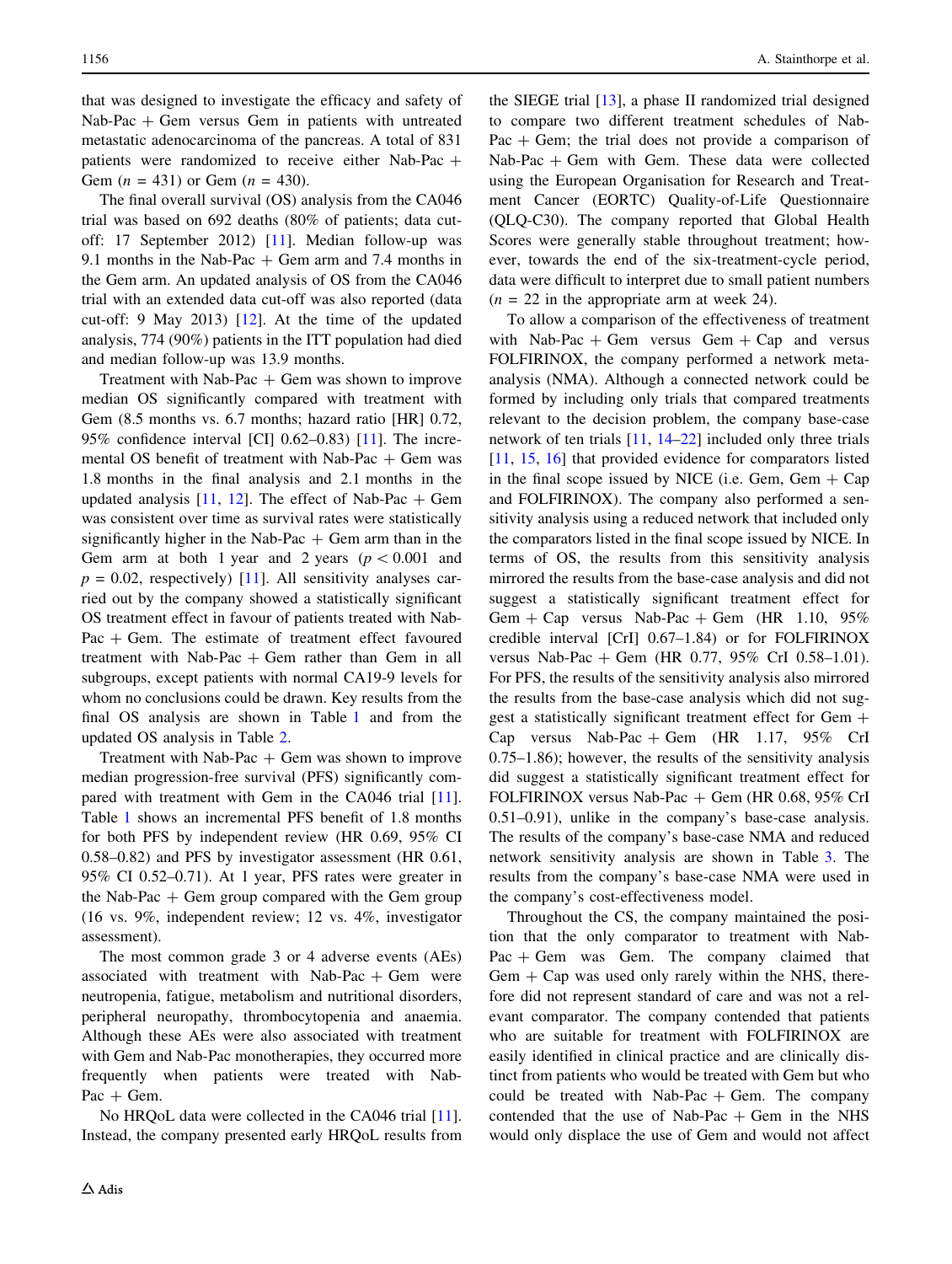<span id="page-4-0"></span>Table 1 CA046 trial primary and secondary efficacy endpoints (17 September 2012) Source: Company submission, Table 13

| Efficacy variable                     | Nab-Pac + Gem $[N = 431]$ | Gem $[N = 430]$ | HR (95% CI)         | $p$ value |
|---------------------------------------|---------------------------|-----------------|---------------------|-----------|
| <b>OS</b>                             |                           |                 |                     |           |
| Events $[n \ (\%)]$                   | 333 (77)                  | 359 (83)        |                     |           |
| Censored [%]                          | 23                        | 17              |                     |           |
| Months [median $(95\% \text{ CI})$ ]  | $8.5(7.9-9.5)$            | $6.7(6.0-7.2)$  | $0.72(0.62 - 0.83)$ | < 0.001   |
| 12-month survival rate $[% (95% CI)]$ | $35(30-39)$               | $22(18-27)$     |                     | < 0.001   |
| PFS (independent review)              |                           |                 |                     |           |
| Events $[n \ (\%)]$                   | 277 (64)                  | 265(62)         |                     |           |
| Censored [%]                          | 36                        | 38              |                     |           |
| Months [median $(95\% \text{ CI})$ ]  | $5.5(4.5-5.9)$            | $3.7(3.6-4.0)$  | $0.69(0.58 - 0.82)$ | < 0.001   |
| 12-month PFS rate $[% (95% CI)]$      | $16(12-21)$               | $9(5-14)$       |                     |           |
| PFS (investigator assessment)         |                           |                 |                     |           |
| Events $[n \ (\%)]$                   | 327 (76)                  | 348 (81)        |                     |           |
| Censored [%]                          | 24                        | 19              |                     |           |
| Months [median $(95\% \text{ CI})$ ]  | $5.3(4.4-5.5)$            | $3.5(3.3-3.7)$  | $0.61(0.52-0.71)$   | < 0.001   |
| 12-month PFS rate $[% (95% CI)]$      | $12(8.3-16.0)$            | $4(1.9-6.5)$    |                     |           |

CI confidence interval, Gem gemcitabine, HR hazard ratio, Nab-Pac + Gem paclitaxel as albumin-bound nanoparticles in combination with gemcitabine, OS overall survival, PFS progression-free survival

Table 2 Updated survival estimates in the CA046 trial (9 May 2013) Source: Company submission, Table 14

|                                      | Nab-Pac + Gem $[N = 431]$ | Gem $[N = 430]$ | HR $(95\% \text{ CI})$ | $p$ value |
|--------------------------------------|---------------------------|-----------------|------------------------|-----------|
| Events $[n \ (\%)]$                  | 380 (88)                  | 394 (92)        |                        |           |
| Censored $[n \ (\%)]$                | 51 (12)                   | 36(8)           |                        |           |
| Months [median $(95\% \text{ CI})$ ] | $8.7(7.9-9.7)$            | $6.6(6.0-7.2)$  | $0.72(0.62 - 0.83)$    | < 0.0001  |
| Survival rate, months $[% (95% CI)]$ |                           |                 |                        |           |
| 6                                    | $66(62-71)$               | $55(50-60)$     |                        |           |
| 12                                   | $35(31-40)$               | $22(18-26)$     |                        |           |
| 24                                   | $10(6-13)$                | $5(2-7)$        |                        |           |
| 36                                   | $4(2-7)$                  | $\theta$        |                        |           |
| 42                                   | $3(1-6)$                  | $\theta$        |                        |           |

CI confidence interval, Gem gemcitabine, HR hazard ratio,  $Nab\text{-} Pac + Gem$  paclitaxel as albumin-bound nanoparticles in combination with gemcitabine

| Table 3 Results of company    |
|-------------------------------|
| network meta-analysis Source: |
| Company submission,           |
| Figure 15, Figure 17 and      |
| Table 40                      |

| Comparator        | Median HR vs. Nab-Pac $+$ Gem (95% CrI) |                                      |  |
|-------------------|-----------------------------------------|--------------------------------------|--|
|                   | Company base case                       | Reduced network sensitivity analysis |  |
| $Gen + Cap$       | $0.970(0.640-1.47)$                     | $1.10(0.67-1.84)$                    |  |
| <b>FOLFIRINOX</b> | $0.77(0.580-1.01)$                      | $0.77(0.58-1.01)$                    |  |
| $Gen + Cap$       | $1.15(1.00-1.70)$                       | $1.17(0.75-1.86)$                    |  |
| <b>FOLFIRINOX</b> | $0.77(0.58-1.02)$                       | $0.68(0.51-0.91)$                    |  |
|                   |                                         |                                      |  |

CrI credible interval, FOLFIRINOX combination of oxaliplatin, irinotecan, leucovorin and fluorouracil,  $Gem + Cap$  gemcitabine in combination with capecitabine, HR hazard ratio, Nab-Pac + Gem paclitaxel as albumin-bound nanoparticles in combination with gemcitabine, OS overall survival, PFS progression-free survival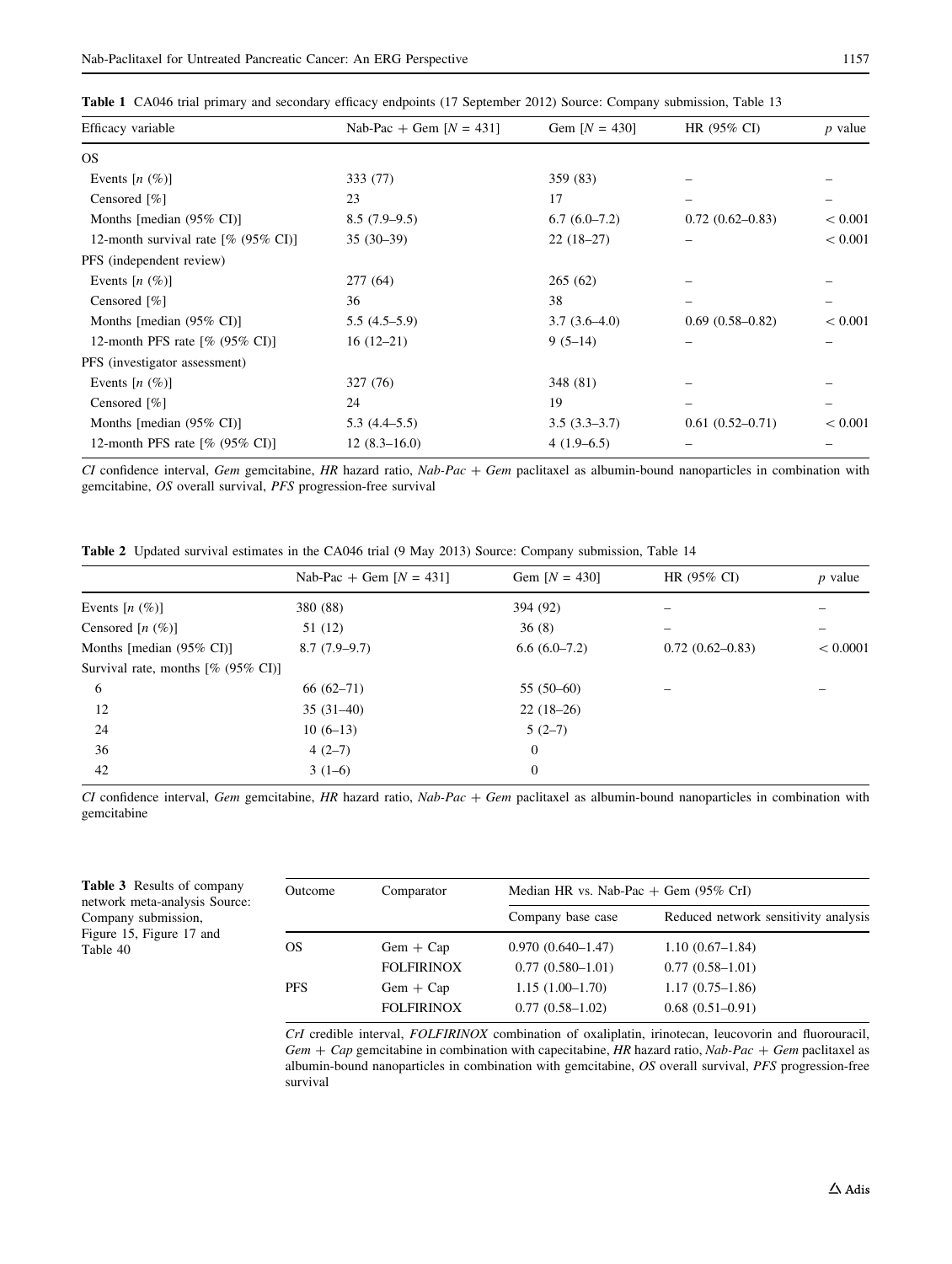the current NHS usage of either  $Gem + Cap$  or FOLFIRINOX.

# 3.2 Critique of the Clinical Evidence and Interpretation

The ERG considered that the company's argument that Gem was the only relevant comparator was not compelling. The ERG noted that the company's own market research data suggested that although many patients in the NHS receive Gem monotherapy, a proportion of patients receive Gem doublet therapy (such as  $Gem + Cap$ ). The ERG therefore considered the argument that  $Gem + Cap$  was not a relevant comparator due to its limited use to be invalid. The ERG also considered that the company had failed to define the patients who would be suited to treatment with Nab-Pac  $+$  Gem but not FOLFIRINOX. Clinical advice to the ERG was that it would be difficult to clearly establish which patients in the NHS would be better suited to treatment with Nab-Pac  $+$  Gem rather than with FOLFIRINOX. The ERG considered that the issue of identifying which patients are suitable for treatment with Nab-Pac  $+$  Gem, but not with FOLFIRINOX, remained unresolved from TA360, and the ERG was unconvinced by the company's argument that FOLFIRINOX was not a relevant comparator to Nab-Pac  $+$  Gem.

The ERG considered that the CA046 trial [\[11](#page-9-0)] was of good quality and well conducted. The trial data were mature and, with no patient crossover, the results allowed for reasonable conclusions to be drawn regarding the clinical effectiveness of Nab-Pac  $+$  Gem versus Gem in the trial population. Substantial numbers of patients were recruited and patient baseline characteristics were balanced across both trial arms. The statistical methods used to analyse trial data were generally appropriate. Clinical advice to the ERG was that patients recruited to the CA046 trial [[11\]](#page-9-0) were younger and fitter than the population of patients with metastatic disease treated in the NHS. Most notably, only 10% of patients recruited to the trial were aged  $\geq$  75 years, whereas Cancer Research UK (CRUK) statistics suggest that almost half (47%) of all patients diagnosed with pancreatic cancer are in this age band [\[23](#page-10-0)]. None of the participating treatment centres were based in the UK. The ERG considered the absence of HRQoL data from patients in the CA046 trial to be disappointing. The ERG also considered the HRQoL data from the phase II, dose-scheduling SIEGE trial to have the greatest relevance to the appraisal as it is a UK-based randomized trial that recruited patients with metastatic pancreatic cancer. However, it noted that only the 'concomitant arm' (i.e. treatment with Gem immediately after treatment with Nab-Pac) of the trial was relevant to this appraisal, which did not provide comparative data, and that only early results were available.

The ERG conducted assessments to determine the validity of the company's assumption that survival hazards were proportional over time, and thus that the HRs presented in the CS were appropriate. The ERG's analyses showed that over time the OS and PFS hazards from the two arms of the CA046 trial [\[11](#page-9-0)] were not proportional. Consequently, all HR results derived from the CA046 trial [\[11](#page-9-0)] should be interpreted with caution. Furthermore, the ERG highlighted that all of the company's NMA results (base-case and sensitivity analyses) were affected by the lack of proportional hazards (PH) in the CA046 trial [[11\]](#page-9-0) and these results should also be interpreted with caution. Additionally, the ERG considered the results from the company's reduced NMA to be more appropriate than the company's base-case NMA results.

### 3.3 Cost-Effectiveness Evidence

The company adapted the model submitted within the original submission to NICE for appraisal TA360 [\[2](#page-9-0)] rather than constructing a de novo economic model. The company used a Markov structure and employed an area under the curve approach to estimating the proportion of patients who transition between health states over time from the start of treatment until death. There were three primary health states in the model: pre-progression, post-progression and death. The pre-progression state was divided into two secondary health states (pre-progression: on first-line treatment; and pre-progression: off first-line treatment) to more accurately estimate drug costs in cases where treatment was discontinued before progression. The company also included a tunnel state at 4 weeks to death to account for a period of intensive palliative care in the final stages of life.

Kaplan–Meier (K–M) data from the CA046 trial [[11\]](#page-9-0) were used as the basis for estimating patient survival for the comparison of treatment with Nab-Pac  $+$  Gem versus Gem. Stratified gamma curves were used to model OS, PFS and time on treatment (TOT). Resource use and costs were estimated based on information from the CA046 trial [\[11](#page-9-0)], published sources and advice from clinical experts. A confidential Department of Health PAS discount was applied to the cost of Nab-Pac. Full list prices, accessed via the drugs and pharmaceutical electronic market information tool [\[24](#page-10-0)], the MIMS database [\[25](#page-10-0)] and the British National Formulary [[26\]](#page-10-0) in January 2017, were used to calculate the cost of all other drugs. No vial sharing was assumed. Overall drug costs in the first-line setting were subject to the assumption that 50% of all first-time dose reductions and all subsequent dose reductions could be anticipated, meaning that there would be no drug wastage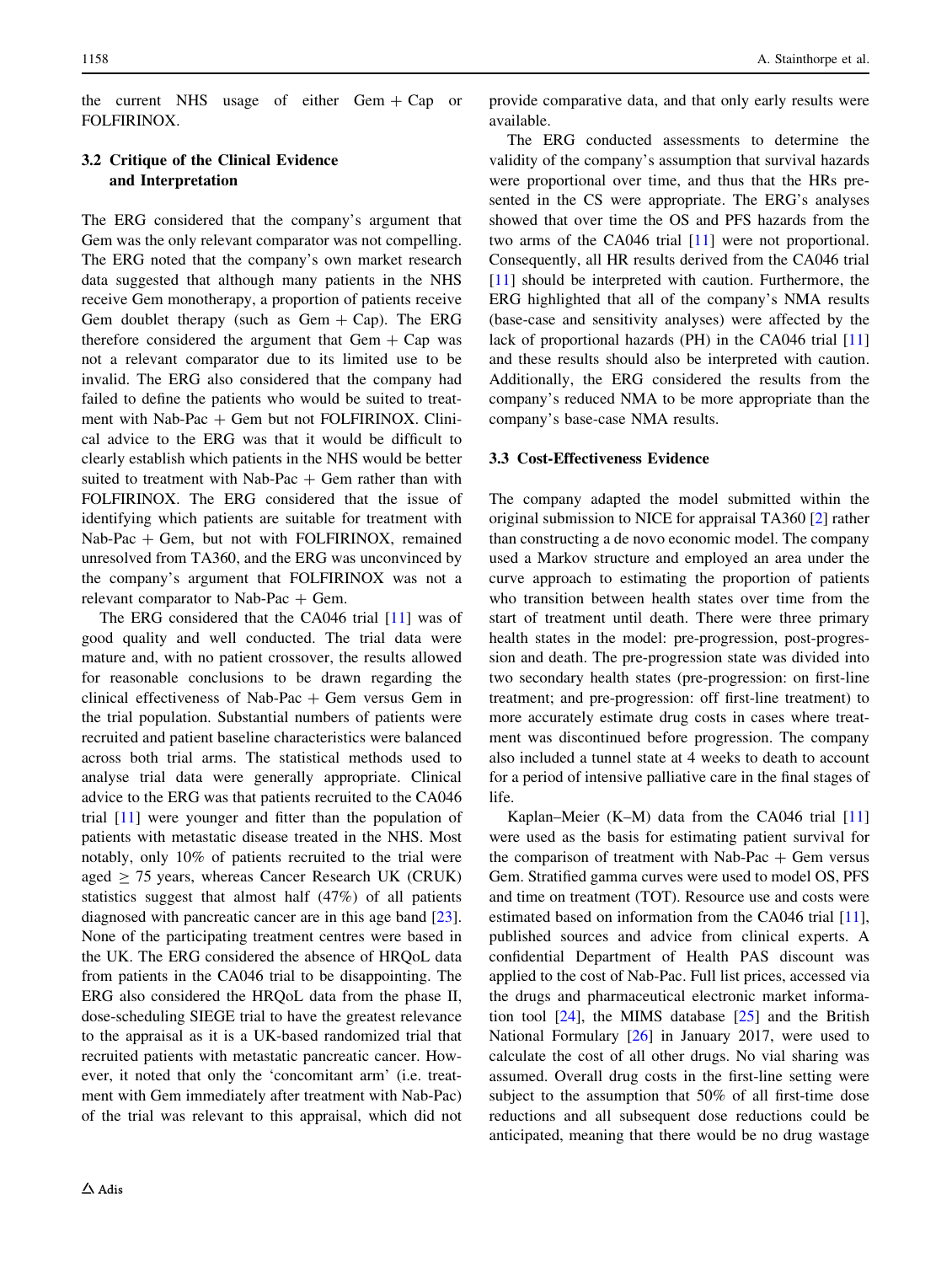from these reductions. The company also assumed that 50% of all missed doses could be anticipated. Chemotherapy administration costs, monitoring costs, AE costs, and the cost of palliative and end-of-life care were sourced from NHS reference costs 2015/2016 [\[27](#page-10-0)] and the Personal Social Services Research Unit 2016 [\[28](#page-10-0)].

The company's base-case analysis prediction was a mean of 0.927 life-years (LYs) gained for patients receiving Nab-Pac  $+$  Gem, 0.725 LYs gained for patients receiving Gem, 0.950 LYs gained for patients receiving  $Gem + Cap$  and 1.154 LYs gained for patients receiving FOLFIRINOX.

As HRQoL data were not collected as part of the CA046 trial, the company instead adjusted published health state utility values  $[29]$  $[29]$  for use in a UK population. These adjusted values were used in the base-case analysis for preprogression (0.74) and progressive disease (0.67). The company used EQ-5D-5L data from the 'concomitant' arm of the SIEGE trial in separate scenario analyses.

The company submitted an updated model during the clarification process to correct an error. The company's base-case incremental cost-effectiveness ratio (ICER) for the comparison of treatment with Nab-Pac  $+$  Gem versus Gem from the updated model was £46,932 per qualityadjusted life-year (QALY) gained. Treatment with Nab- $Pac + Gem$  was dominated (more costly and generated fewer QALYs) by treatment with both  $Gem + Cap$  and with FOLFIRINOX.

The company carried out a wide range of deterministic sensitivity analyses for the comparison of treatment with Nab-Pac  $+$  Gem versus Gem. The results showed that the most influential parameter was the treatment variable used to parameterise OS.

The results of the company's probabilistic sensitivity analysis showed that Nab-Pac  $+$  Gem had a 64% probability of being cost effective compared with Gem at a willingness-to-pay threshold of £50,000 per QALY gained.

# 3.4 Critique of the Cost-Effectiveness Evidence and Interpretation

The ERG considered the company's model to be generally well-structured and correctly implemented. The ERG amended one structural feature in the calculation of total LYs and QALYs. The three key issues that required exploration by the ERG in the company's model were HRs used for treatment with  $Gem + Cap$  and with FOLFIR-INOX, costing of drugs, and modelling of TOT.

The company used HRs from its base-case NMA to estimate time-to-event outcomes for treatment with  $Gem + Cap$  and with FOLFIRINOX, which relied on the PH assumption holding for PFS and OS within the CA046 trial [\[11](#page-9-0)]. Since PH had been shown not to hold for PFS or OS in the CA046 trial [[11\]](#page-9-0), using the results of the NMA in the model produced unreliable estimates for OS, PFS and TOT for treatment with  $Gem + Cap$  and with FOLFIR-INOX. The ERG also had concerns about the company's use of HRs with a stratified Gamma model as the Gamma model is an accelerated failure time model rather than a PH model. The ERG applied published HRs for treatment with Gem  $+$  Cap versus Gem [[15\]](#page-10-0) and with FOLFIRINOX versus Gem [[16\]](#page-10-0) in the model to overcome the need for PH to hold in the CA046 trial [\[11](#page-9-0)]; however, PH did not hold for FOLFIRINOX versus Gem for either PFS or OS. The ERG considered that results for the comparison of treatment with Nab-Pac  $+$  Gem versus Gem  $+$  Cap and versus FOLFIRINOX should be treated with caution.

The company estimated average treatment costs for the intervention and comparators using only a limited range of the vial sizes available to the NHS for each drug. By incorporating all available vial sizes in the calculation of drug costs, the ERG estimated lower average weekly costs for each first-line treatment in the company model.

The ERG prefers the use of K–M data directly as far as possible when time-to-event evidence comes from a single trial, especially when the trial data are mature. The TOT data from the CA046 trial (supplied by the company during the clarification process) were complete and therefore represented the best possible evidence of time spent on treatment for the patients in that trial. However, the company used a fully parametric model to estimate TOT, which introduced unnecessary uncertainties into the analysis and resulted in an overestimation of TOT for both treatments. The ERG re-estimated TOT for treatment with Nab- $Pac + Gem$  and with Gem using K–M data directly from the CA046 trial.

The company also used parametric models to estimate PFS and OS for treatment with Nab-Pac  $+$  Gem and with Gem using mature data from the CA046 trial. The ERG investigated remodelling PFS and OS for treatment with Nab-Pac  $+$  Gem and with Gem using K–M data as far as possible, then appending a parametric tail to extrapolate beyond the trial data. The ERG found that its remodelling of PFS and OS for treatment with Nab-Pac  $+$  Gem and with Gem had only a small impact on the size of the ICERs per QALY gained.

Other issues identified by the ERG included the double counting of AE disutilities. The ERG provided two scenario analyses that investigate the impact of using different costs for some AEs and using a different source of utility values. The impact of the ERG's various amendments on the company's base-case ICER per QALY gained are shown in Table [4.](#page-7-0)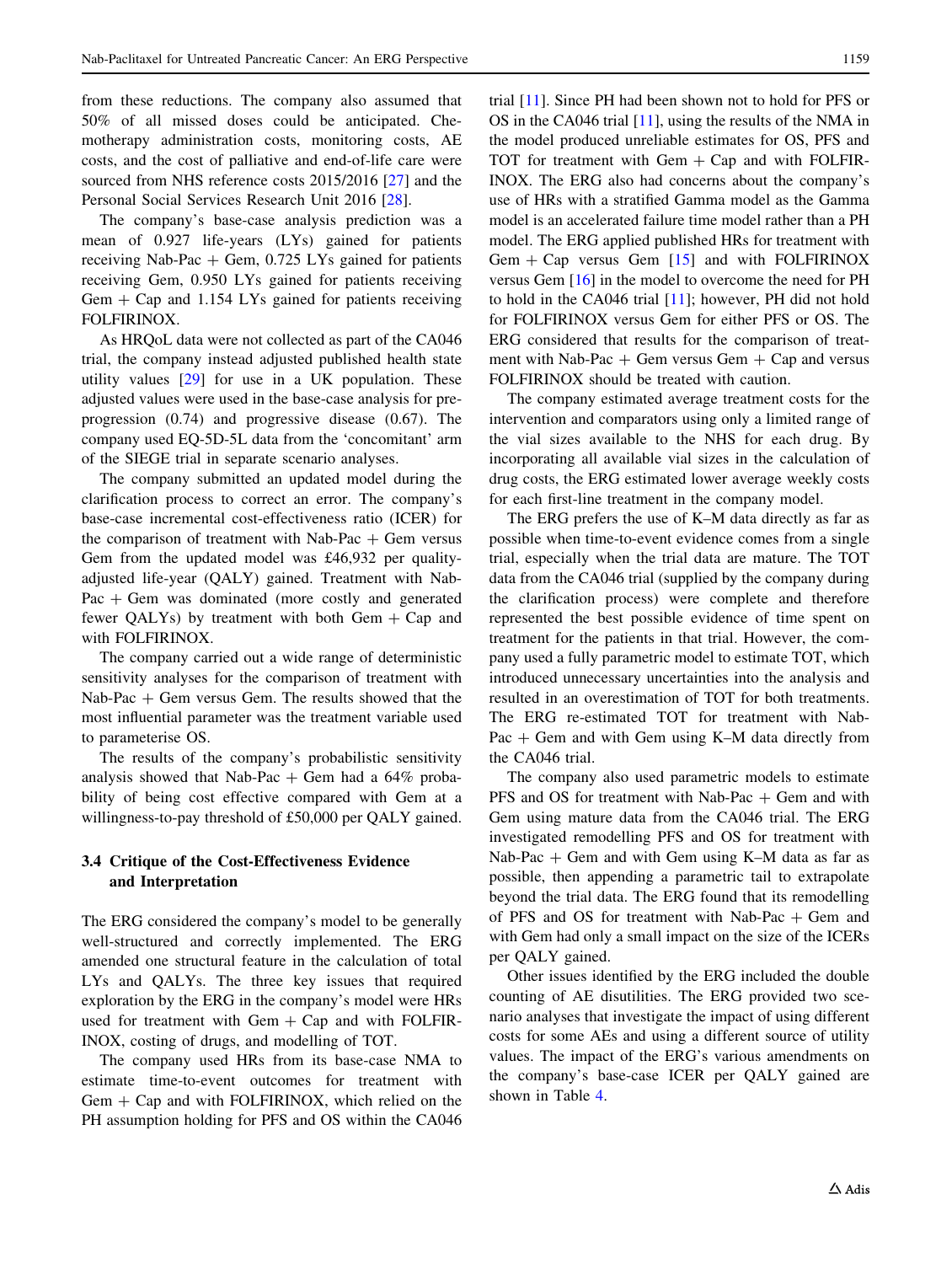| Description                                       | Nab-Pac $+$ Gem vs.<br>Gem | Nab-Pac $+$ Gem vs.<br>$Gen + Cap$ | Nab-Pac $+$ Gem vs.<br><b>FOLFIRINOX</b> |
|---------------------------------------------------|----------------------------|------------------------------------|------------------------------------------|
| Company original base case                        | £46,657                    | Dominated                          | Dominated                                |
| Company updated base case                         | £46,932                    | Dominated                          | Dominated                                |
| ERG corrected company base case                   | £47,011                    | Dominated                          | Dominated                                |
| $R1)$ HRs for Gem $+$ Cap vs. Gem                 |                            | £103,827                           |                                          |
| R2) HRs for FOLFIRINOX vs. Gem                    | £47,012                    | Dominated                          | £3327                                    |
| R <sub>3</sub> ) ERG drug-costing method          | £39,289                    | Dominated                          | Dominated                                |
| R4) TOT from CA046 trial                          | £49,922                    | Dominated                          | Dominated                                |
| R5) Do not apply AE disutilities                  | £46,994                    | Dominated                          | Dominated                                |
| R <sub>6</sub> ) ERG OS                           | £46,681                    | Dominated                          | Dominated                                |
| R7) ERG PFS                                       | £46,933                    | Dominated                          | Dominated                                |
| ERG revised base case (R3, R4, R5, R6, R7)        | £41,250                    |                                    |                                          |
| ERG revised base case (R1, R3, R4, R5, R6,<br>R7) | $\qquad \qquad -$          | £99,837                            |                                          |
| ERG revised base case (R2, R3, R4, R5, R6,<br>R7) |                            |                                    | Dominated                                |

<span id="page-7-0"></span>Table 4 Cost-effectiveness results: ERG revisions to company base case Source: ERG report, Table 47, Table 48 and Table 49

AE adverse event, ERG Evidence Review Group, FOLFIRINOX combination of oxaliplatin, irinotecan, leucovorin and fluorouracil, Gem gemcitabine,  $Gem + Cap$  gemcitabine in combination with capecitabine, HRs hazard ratios, Nab-Pac + Gem paclitaxel as albumin-bound nanoparticles in combination with gemcitabine,  $Nab-Pac + Gem$  paclitaxel as albumin-bound nanoparticles in combination with gemcitabine, PFS progression-free survival, OS overall survival, TOT time on treatment

### 3.5 Conclusions of the ERG Report

The ERG considered that the evidence submitted by the company largely reflected the decision problem defined in the final scope issued by NICE, although direct clinical effectiveness evidence was only available for the comparison of the efficacy of Nab-Pac  $+$  Gem versus Gem.

The ERG noted that since the PH assumption for OS and PFS in the CA046 trial was violated, any HRs resulting from that trial should be treated with caution. This was true for the CA046 trial and the company's NMA. The true clinical effectiveness of Nab-Pac  $+$  Gem compared with Gem, Gem  $+$  Cap or FOLFIRINOX remains to be established.

The ERG considered that the company had failed to clearly define the patient population for whom treatment with Nab-Pac  $+$  Gem is appropriate. The ERG remained unconvinced by the company's case for Gem as the only comparator to Nab-Pac  $+$  Gem.

The various changes implemented by the ERG for the comparison of treatment with Nab-Pac  $+$  Gem versus Gem, treatment with Nab-Pac  $+$  Gem versus Gem  $+$  Cap and treatment with Nab-Pac  $+$  Gem versus FOLFIRINOX yielded a mixture of effects. Incremental costs and incremental benefits both increased and decreased depending on the individual revision. However, none of the ERG's individual revisions or revised base-case scenarios yielded ICERs under £30,000 per QALY gained for treatment with Nab-Pac  $+$  Gem against any of the comparators. Only the comparison of Nab-Pac  $+$  Gem versus Gem yielded ICERs under £50,000 per QALY gained once all the ERG's revisions and scenarios were applied.

# 4 National Institute for Health and Care Excellence Guidance

The AC reviewed the evidence available on the clinical and cost effectiveness of Nab-Pac  $+$  Gem alongside expert testimony from clinical experts and patient representatives.

### 4.1 Clinical Need and Patient Perspective

The AC accepted that metastatic pancreatic cancer carries a poor prognosis and that there are concerns with current treatment options, i.e. that treatment with FOLFIRINOX is more effective but can result in serious AEs, whereas treatment with Gem is better tolerated but is less effective. It heard from the patient expert that many patients would be willing to accept some additional side effects from treatment if it resulted in a longer life expectancy. The AC recognised the value of additional treatment options in this area.

### 4.2 Current Practice and Comparators

The AC heard from the clinical experts that FOLFIRINOX was the preferred choice in clinical practice for treating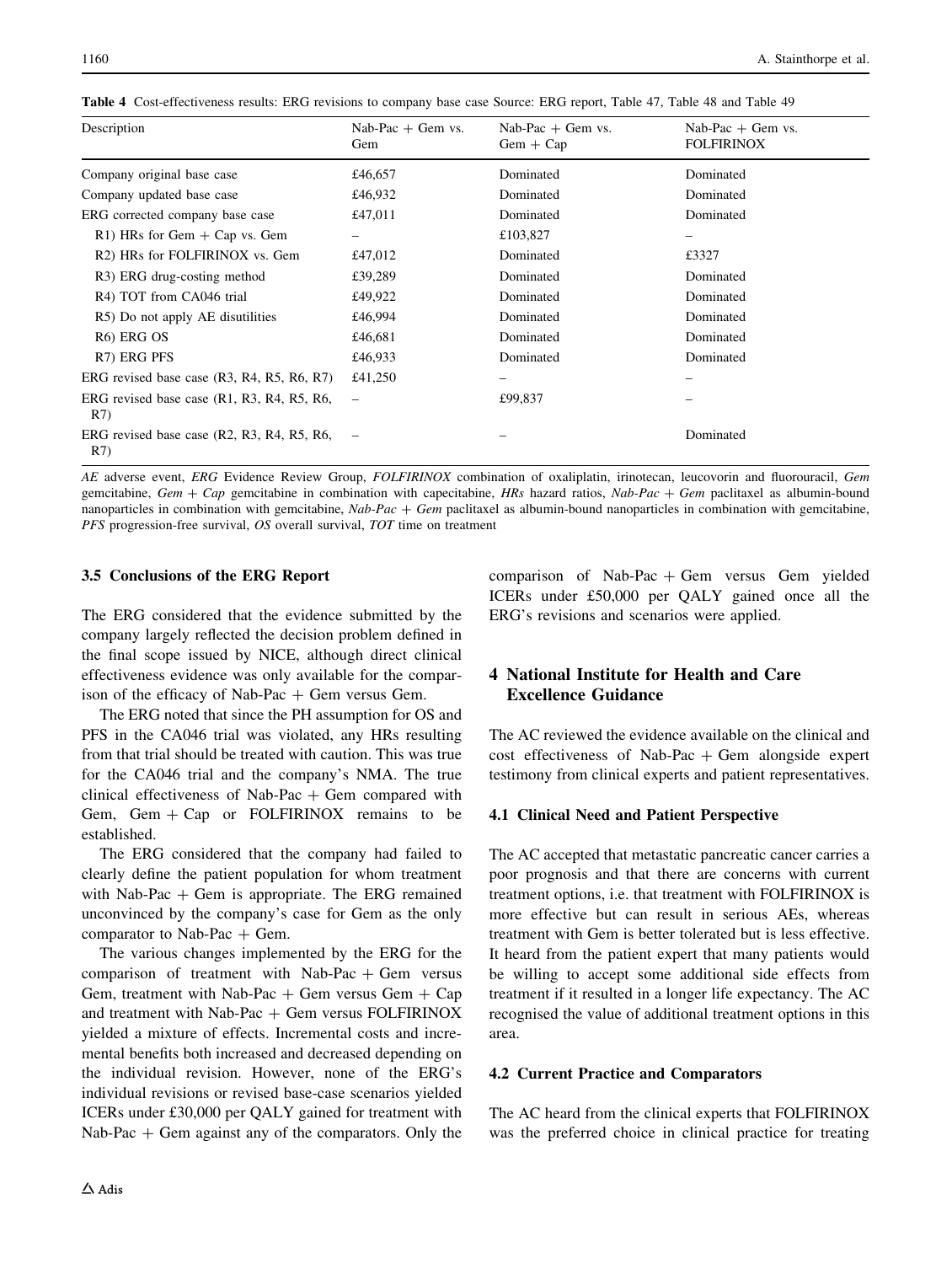patients with untreated metastatic pancreatic cancer. It understood that FOLFIRINOX is associated with better survival rates but that it can be associated with serious AEs. It heard that patients who were not considered fit enough for treatment with FOLFIRINOX would be offered Gem monotherapy. The clinical experts indicated that there exists a group of patients in clinical practice who are not fit enough to tolerate FOFIRINOX but who would be fit enough to tolerate Nab-Pac  $+$  Gem. The AC heard that this group of patients is not easy to define using specific criteria as it depends on the interaction of a number of factors, such as age, PS, comorbidities and patient willingness to accept the considerable toxicity. Clinical experts explained that  $Gem + Cap$  is rarely used in clinical practice, but the AC noted that there is evidence that Gem doublet therapy is used in the NHS in England to treat pancreatic cancer.

The AC concluded that, although Gem monotherapy, FOLFIRINOX and Gem  $+$  Cap were all potentially relevant comparators for patients with untreated metastatic pancreatic cancer, Gem monotherapy was the most appropriate comparator for a subpopulation of patients for whom other combination therapies were not suitable.

### 4.3 Clinical Effectiveness

The AC noted that the CA046 trial [[11\]](#page-9-0) showed that patients treated with Nab-Pac  $+$  Gem had statistically significantly longer OS and PFS, and higher response rates, than those treated with Gem monotherapy. The AC noted the ERG's concern that older patients were under represented in the CA046 trial; however, the AC understood that clinicians would be cautious about using Nab-Pac  $+$  Gem in an older population, therefore the evidence from the CA046 trial was suitable for decision making. The AC concluded that Nab-Pac  $+$  Gem was more clinically effective than Gem monotherapy.

The AC understood that there was uncertainty in the effectiveness estimates for treatment with FOLFIRINOX and with Gem  $+$  Cap; however, it considered that the NMAs presented were preferable to having no data at all on the effectiveness of treatment with Nab-Pac  $+$  Gem versus FOLFIRINOX and versus Gem  $+$  Cap. Noting the results of the NMAs, the AC concluded that Nab-Pac  $+$  Gem was likely to be less clinically effective than treatment with FOLFIRINOX, and similarly effective to Gem  $+$  Cap.

The AC noted that Nab-Pac  $+$  Gem was associated with more AEs than Gem monotherapy. It heard that combination therapies were likely to result in increased AE rates over monotherapies. The AC recognised that it was difficult to draw firm conclusions about the rates of AEs between treatment with Nab-Pac  $+$  Gem and Gem  $+$  Cap given the available data. The AC concluded that Nab $Pac + Gem$  may be associated with more AEs than Gem or  $Gem + Cap$ . The AC recalled that it concluded in TA360 [\[2](#page-9-0)] that a difference in AE profiles between treatment with Nab-Pac  $+$  Gem and FOLRINOX could not be reliably determined from the available data.

# 4.4 Cost Effectiveness

The AC agreed that the company's model was structured appropriately and that the assumptions were generally reasonable. The AC accepted the ERG's amendments to the company base case but noted that they did not make a substantial difference to the cost-effectiveness estimates.

The AC noted that neither the company base case nor any of the ERG scenarios took the estimated ICER for treatment with Nab-Pac  $+$  Gem versus Gem above £50,000 per QALY gained. The AC concluded that the most plausible ICER for treatment with Nab-Pac  $+$  Gem versus Gem was between £41,000 and £46,000 per QALY gained. The AC noted that both the company base case and ERG revised base case showed that treatment with Nab- $Pac + Gem$  was dominated by treatment with FOLFIR-INOX. It also noted that the company base case showed that treatment with Nab-Pac  $+$  Gem was dominated by treatment with Gem  $+$  Cap, whereas the ERG revised base case yielded an ICER of £99,837 per QALY gained for the same comparison. The AC was confident that, despite the uncertainty in the analyses, treatment with Nab-Pac  $+$ Gem would not be considered a cost-effective treatment versus  $Gem + Cap$  or versus FOLFIRINOX.

# 4.5 End-of-Life Criteria

The AC noted that life expectancy for patients with untreated metastatic pancreatic cancer was up to 6 months, therefore the short life expectancy criterion was met. It understood that the expected mean survival gain for treatment with Nab-Pac  $+$  Gem versus Gem was  $<$  3 months (2.4 months), but recognised that this survival gain should be considered in the context of the average survival of patients with the condition. It therefore considered that the life-extending criterion was met in the comparison of Nab- $Pac + Gem$  versus Gem. However, the AC concluded that there was no survival benefit shown in the comparison of Nab-Pac  $+$  Gem versus Gem  $+$  Cap or versus FOLFIR-INOX, therefore the life-extending criterion was not met for these comparators. The AC therefore concluded that treatment with Nab-Pac  $+$  Gem met the end-of-life criteria when compared with treatment with Gem, but not when compared with treatment with  $Gem + Cap$  or FOLFIRINOX.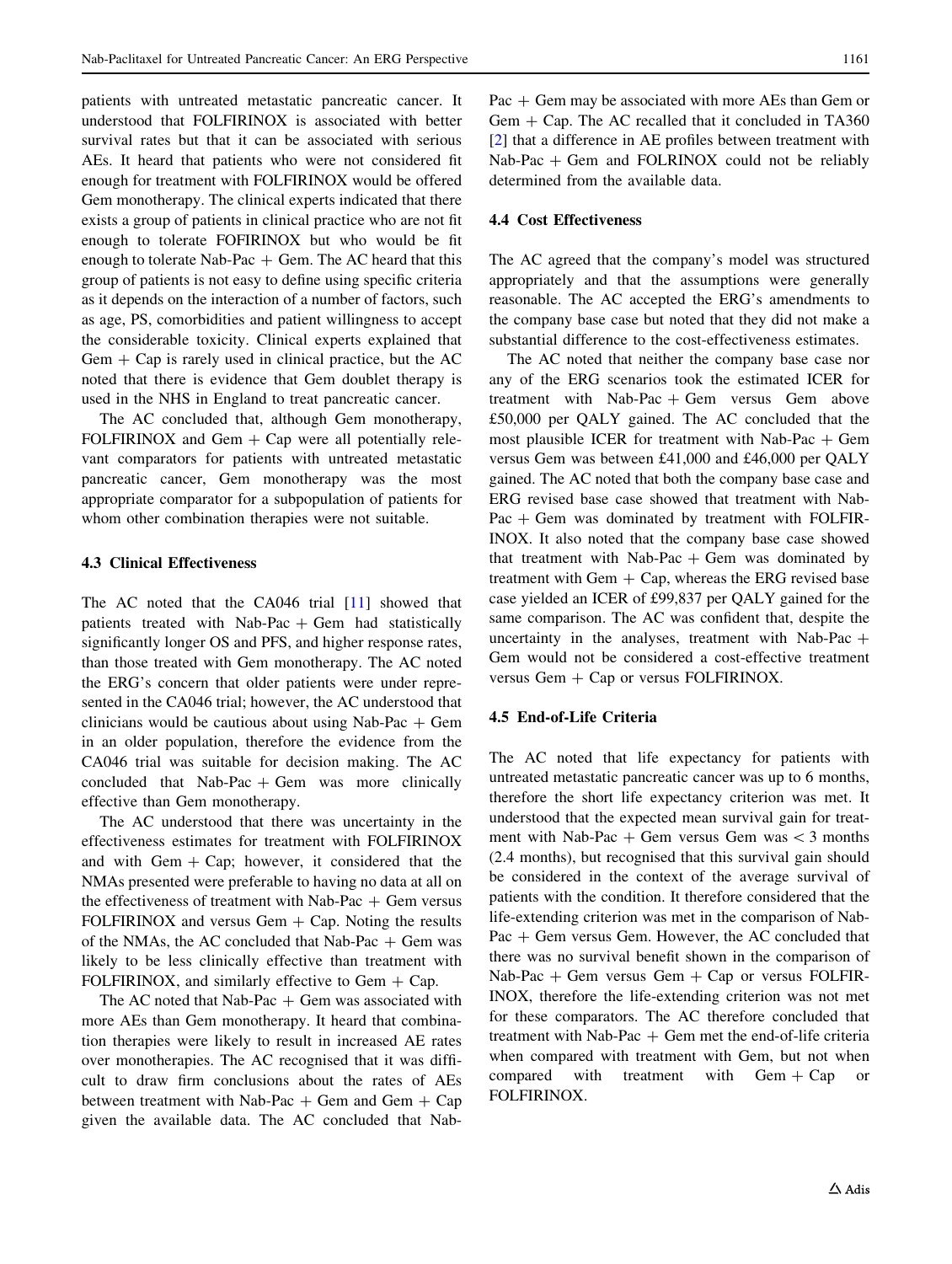### <span id="page-9-0"></span>4.6 Final Guidance

The AC recommended Nab-Pac  $+$  Gem for patients with untreated metastatic pancreatic cancer for whom other combination therapies were unsuitable and who would otherwise receive Gem monotherapy. The final guidance was published by NICE in September 2017.

# 5 Conclusions

The key issue in this appraisal was not methodological but rather about how to identify the appropriate population for treatment with Nab-Pac  $+$  Gem. Although the ERG considered that some of the company's cost-effectiveness methods and assumptions had limitations, none of the ERG's model amendments made important differences to the estimated ICERs per QALY gained for the comparison of Nab-Pac  $+$  Gem versus Gem, Gem  $+$  Cap or FOL-FIRINOX. Since treatment with Nab-Pac  $+$  Gem was only shown to be cost-effective versus treatment with Gem, it remained to identify a population for whom only Gem would be a suitable treatment in current clinical practice. Neither the company nor the clinical experts present at the AC meeting could provide evidence or advice to help definitively categorise the population who would have been fit enough for treatment with Nab-Pac  $+$  Gem, and for whom treatment with FOLFIRINOX or Gem  $+$  Cap would not have been suitable and who would otherwise have received treatment with Gem. Ultimately, the AC left the decision about the appropriate population up to individual clinicians on a case-by-case basis.

Acknowledgements The authors would like to thank Dr Pauline Leonard, Consultant Medical Oncologist from The Whittington Hospital NHS Trust, who provided feedback on a final draft version of the ERG report. Dr Leonard has no competing interests to declare.

Author Contributions AS: Critical appraisal of the economic evidence/model. JG: Project lead, drafted the clinical results section and supervised production of the final report. AB: Critical appraisal of the economic evidence/model. MR: Critical appraisal of the statistical evidence. AB: Ongoing source of methodological advice. SB: Ongoing source of methodological advice. RD: Critical appraisal of the AE evidence. EK: Cross-checking of the submission search strategies. LB: Critical appraisal of the company submission. DP: Critical appraisal of the clinical evidence. All authors read and commented on draft versions of this paper. This summary has not been externally reviewed by PharmacoEconomics.

### Compliance with Ethical Standards

Funding This project was funded by the National Institute for Health Research Health Technology Programme (project number 14/90/01; see the Health Technology Assessment programme website for further project information, <http://www.hta.ac.uk>). The views and opinions expressed are those of the authors and do not necessarily

reflect those of the National Institute of Health and Care Excellence or the Department of Health.

Conflict of interest Daniel Palmer has received consultancy fees from Celgene. Angela Stainthorpe, Janette Greenhalgh, Adrian Bagust, Marty Richardson, Angela Boland, Sophie Beale, Rui Duarte, Eleanor Kotas, Lindsay Banks have no competing interests.

Open Access This article is distributed under the terms of the Creative Commons Attribution-Non Commercial 4.0 International License (http://creativecommons.org/licenses/by-nc/4.0/), which permits any non commercial use, distribution, and reproduction in any medium, provided you give appropriate credit to the original author(s) and the source, provide a link to the Creative Commons license, and indicate if changes were made.

# References

- 1. National Institute for Health and Care Excellence (NICE). Guide to the methods of technology appraisal. 2013. Available at: [https://www.nice.org.uk/process/pmg9/resources/guide-to-the](https://www.nice.org.uk/process/pmg9/resources/guide-to-the-methods-of-technology-appraisal-2013-pdf-2007975843781)[methods-of-technology-appraisal-2013-pdf-2007975843781](https://www.nice.org.uk/process/pmg9/resources/guide-to-the-methods-of-technology-appraisal-2013-pdf-2007975843781). Accessed May 2017.
- 2. National Institute for Health and Care Excellence (NICE). Paclitaxel as albumin-bound nanoparticles in combination with gemcitabine for previously untreated metastatic pancreatic cancer [TA360]. 2015. Available at: [https://www.nice.org.uk/guidance/](https://www.nice.org.uk/guidance/ta360/history) [ta360/history.](https://www.nice.org.uk/guidance/ta360/history) Accessed May 2017.
- 3. National Institute for Health and Care Excellence (NICE). Paclitaxel as albumin-bound nanoparticles with gemcitabine for untreated metastatic pancreatic cancer [ID1058]. 2017. Available at: [https://www.nice.org.uk/guidance/indevelopment/gid](https://www.nice.org.uk/guidance/indevelopment/gid-ta10116)[ta10116](https://www.nice.org.uk/guidance/indevelopment/gid-ta10116). Accessed June 2017.
- 4. World Health Organisation (WHO) International Agency for Research on Cancer. Cancer Today. 2017. Available at: [http://](http://gco.iarc.fr/today/home) [gco.iarc.fr/today/home](http://gco.iarc.fr/today/home). Accessed June 2017.
- 5. Cancer Research UK (CRUK). Pancreatic cancer mortality statistics. 2017. Available at: [http://www.cancerresearchuk.org/](http://www.cancerresearchuk.org/health-professional/cancer-statistics/statistics-by-cancer-type/pancreatic-cancer/mortality) [health-professional/cancer-statistics/statistics-by-cancer-type/](http://www.cancerresearchuk.org/health-professional/cancer-statistics/statistics-by-cancer-type/pancreatic-cancer/mortality) [pancreatic-cancer/mortality](http://www.cancerresearchuk.org/health-professional/cancer-statistics/statistics-by-cancer-type/pancreatic-cancer/mortality). Accessed June 2017.
- 6. Cancer Research UK (CRUK). Pancreatic cancer survival statistics. 2017. Available at: [http://www.cancerresearchuk.org/](http://www.cancerresearchuk.org/health-professional/cancer-statistics/statistics-by-cancer-type/pancreatic-cancer/survival) [health-professional/cancer-statistics/statistics-by-cancer-type/](http://www.cancerresearchuk.org/health-professional/cancer-statistics/statistics-by-cancer-type/pancreatic-cancer/survival) [pancreatic-cancer/survival.](http://www.cancerresearchuk.org/health-professional/cancer-statistics/statistics-by-cancer-type/pancreatic-cancer/survival) Accessed June 2017.
- 7. England PH. National Cancer Registration and Analysis Service: Routes to Diagnosis 2006–2013 workbook (a). 2017. Available at: [http://www.ncin.org.uk/publications/routes\\_to\\_diagnosis](http://www.ncin.org.uk/publications/routes_to_diagnosis). Accessed 21 Aug 2017.
- 8. Macmillan Cancer Support. Symptoms of pancreatic cancer. 2016. Available at: [http://www.macmillan.org.uk/information](http://www.macmillan.org.uk/information-and-support/pancreatic-cancer/understanding-cancer/symptoms-of-pancreatic-cancer.html)[and-support/pancreatic-cancer/understanding-cancer/symptoms](http://www.macmillan.org.uk/information-and-support/pancreatic-cancer/understanding-cancer/symptoms-of-pancreatic-cancer.html)[of-pancreatic-cancer.html](http://www.macmillan.org.uk/information-and-support/pancreatic-cancer/understanding-cancer/symptoms-of-pancreatic-cancer.html). Accessed 21 Aug 2017.
- 9. National Institute for Health and Care Excellence (NICE). Guidance on the use of gemcitabine for the treatment of pancreatic cancer [TA25]. 2001. Available at: [https://www.nice.org.](https://www.nice.org.uk/guidance/ta25) [uk/guidance/ta25](https://www.nice.org.uk/guidance/ta25). Accessed May 2017.
- 10. National Institute for Health and Care Excellence (NICE). Paclitaxel as albumin-bound nanoparticles with gemcitabine for untreated metastatic pancreatic cancer [ID1058]: Committee Papers. 2017. Available at: [https://www.nice.org.uk/guidance/gid-ta10116/](https://www.nice.org.uk/guidance/gid-ta10116/documents/committee-papers) [documents/committee-papers](https://www.nice.org.uk/guidance/gid-ta10116/documents/committee-papers). Accessed 21 Aug 2017.
- 11. Von Hoff DD, Ervin T, Arena FP, Chiorean EG, Infante J, Moore M, et al. Increased survival in pancreatic cancer with nab-paclitaxel plus gemcitabine. N Engl J Med. 2013;369(18):1691–703.